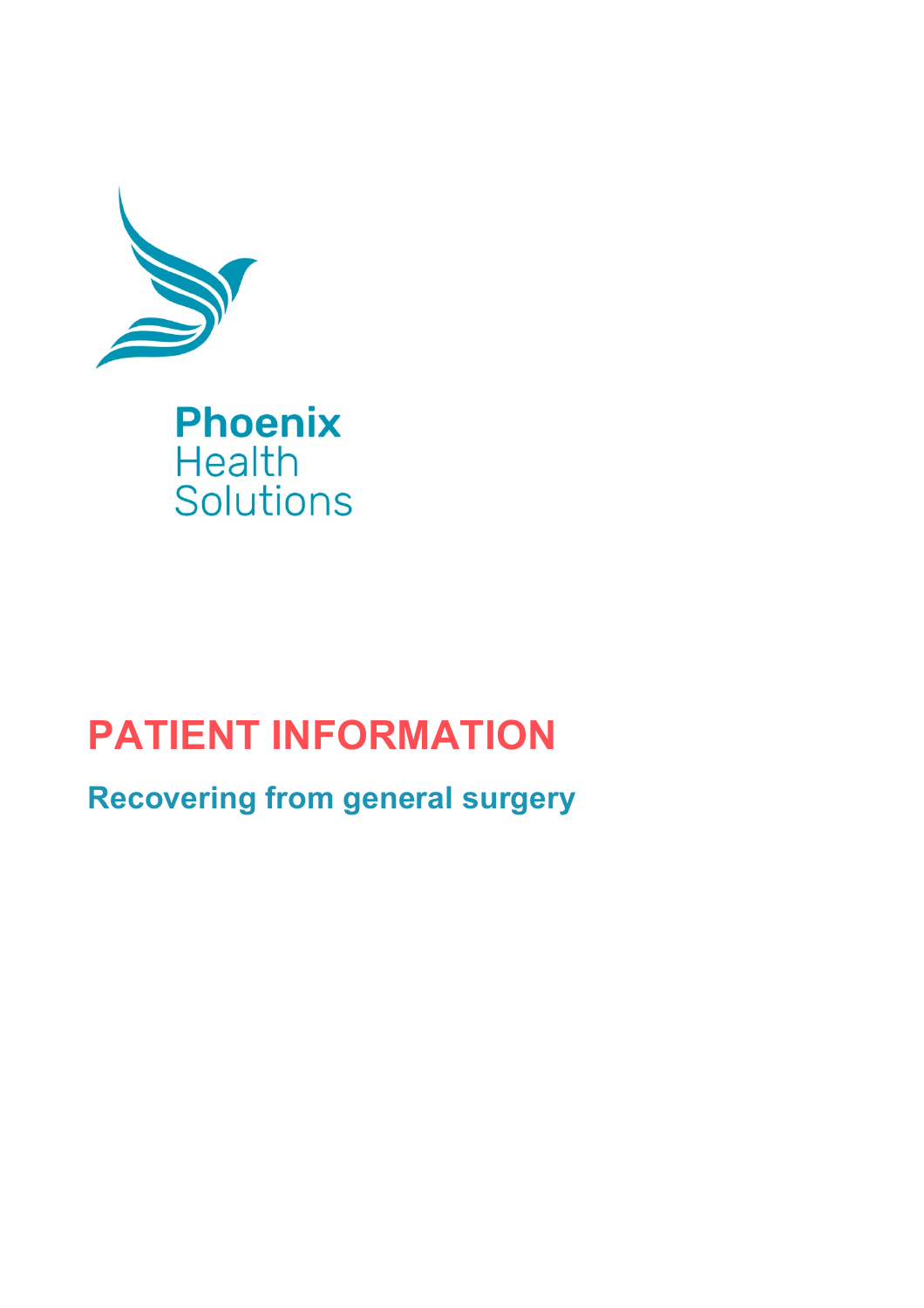# **RECOVERING FROM INGUINAL HERNIA REPAIR**

**You will go home soon after your operation when the nurse is satisfied with your recovery but will need an adult to take you home in a car or taxi and follow any instructions you are given.**

### **Looking after yourself**

An adult must stay with you for the first 24 hours after your operation in case you experience any problems.

Your operation was carried out under a local anaesthetic which numbs the area around your surgery and will wear off around 4 hours after the operation. Your groin will begin to feel sore and uncomfortable, you should take regular painkillers, such as Paracetamol and Ibuprofen, to help relieve this discomfort when you return home, continue taking painkillers until the discomfort is manageable. Applying gentle pressure to your wound using your hand, or a small pillow can make coughing, sneezing and moving between sitting and standing more comfortable.

Make sure you keep the wound clean, dry and covered for 48 hours, avoid bathing or showering. The skin suture will absorb around  $10 - 14$  days so does not need to be removed.

Straining on the toilet because of constipation can cause pain around your wound. You can reduce your risk of constipation by drinking lots of fluids and eating plenty of vegetables, fruit and highfibre foods, such as brown rice, wholemeal bread and pasta. A mild, over-the-counter laxative may also help.

### **Activities**

Over time, you can gradually return to your normal activities as soon as you're able to do them without feeling any pain.

Most people are able to do light activities, such as shopping, after one or two weeks. You should also be able to return to work after one or two weeks, although you may need more time off if your job involves manual labour. The surgeon will advise on this and if you require a Statement for Fitness to Work.

Gentle exercise, such as walking, can help the healing process, but you should avoid heavy lifting and strenuous activities for about four to six weeks.

You may find sex painful or uncomfortable at first, but it's usually fine to have sex when you feel like it.

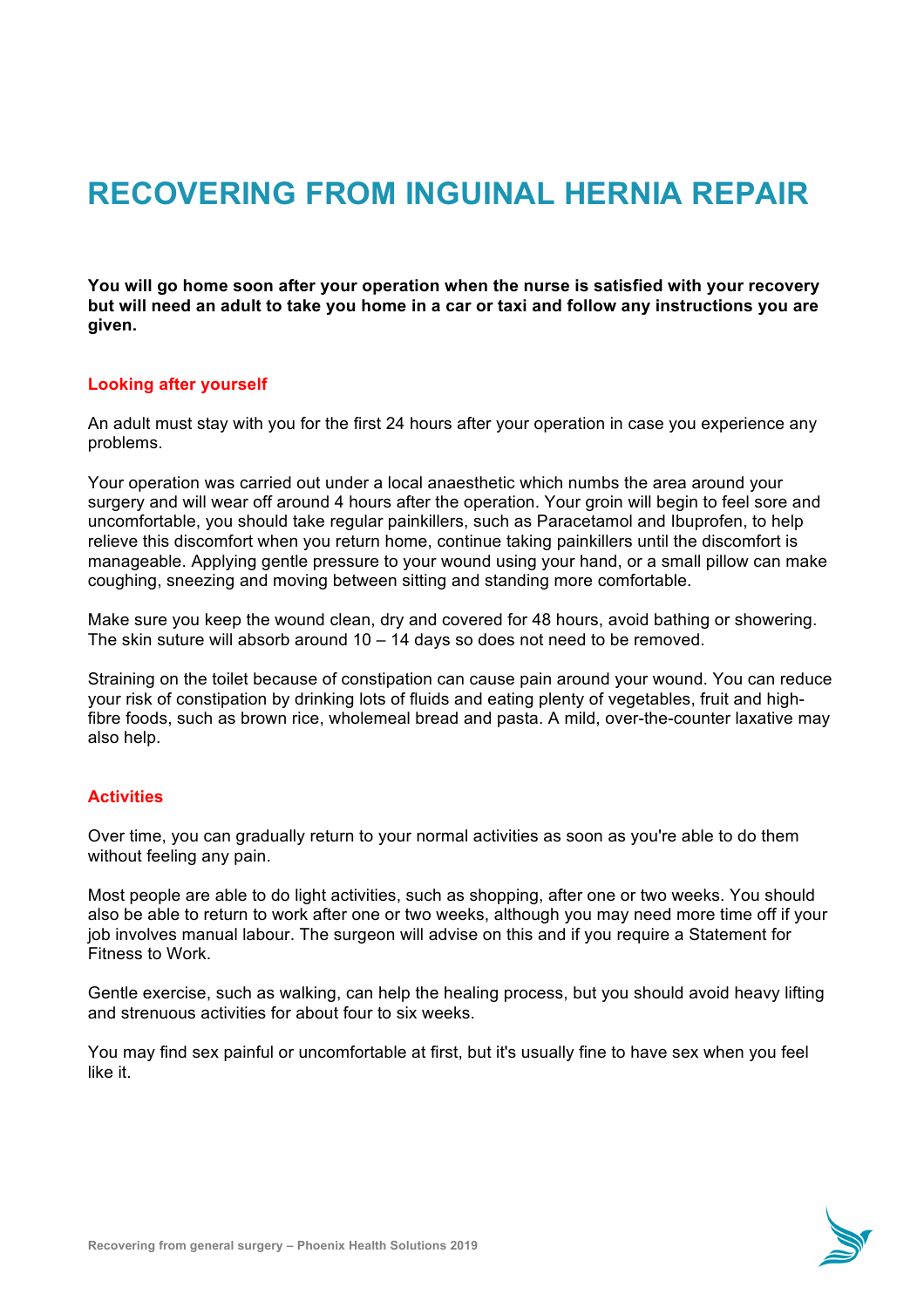## **Driving**

Speak to the medical professional in charge of your care for advice about when you can drive. It's usually advisable to avoid driving until you're able to perform an emergency stop without feeling any pain or discomfort (you can practice this without starting your car).

It will usually be one or two weeks before you reach this point, although it may take longer after open surgery. It's usually recommended that you contact your car insurance company before starting driving again.

### **When to call a doctor**

If you experience any of the following symptoms in the weeks following surgery, please contact Phoenix on 01977 655607 within office hours, your own GP or NHS 111 for advice:

- persistent fever over 38C (100.4F)
- increased swelling or pain in your abdomen
- pain that is not relieved by painkillers
- persistent nausea or vomiting
- chills
- persistent coughing or shortness of breath
- increasing redness surrounding your wound, bleeding or oozing
- difficulty passing urine.

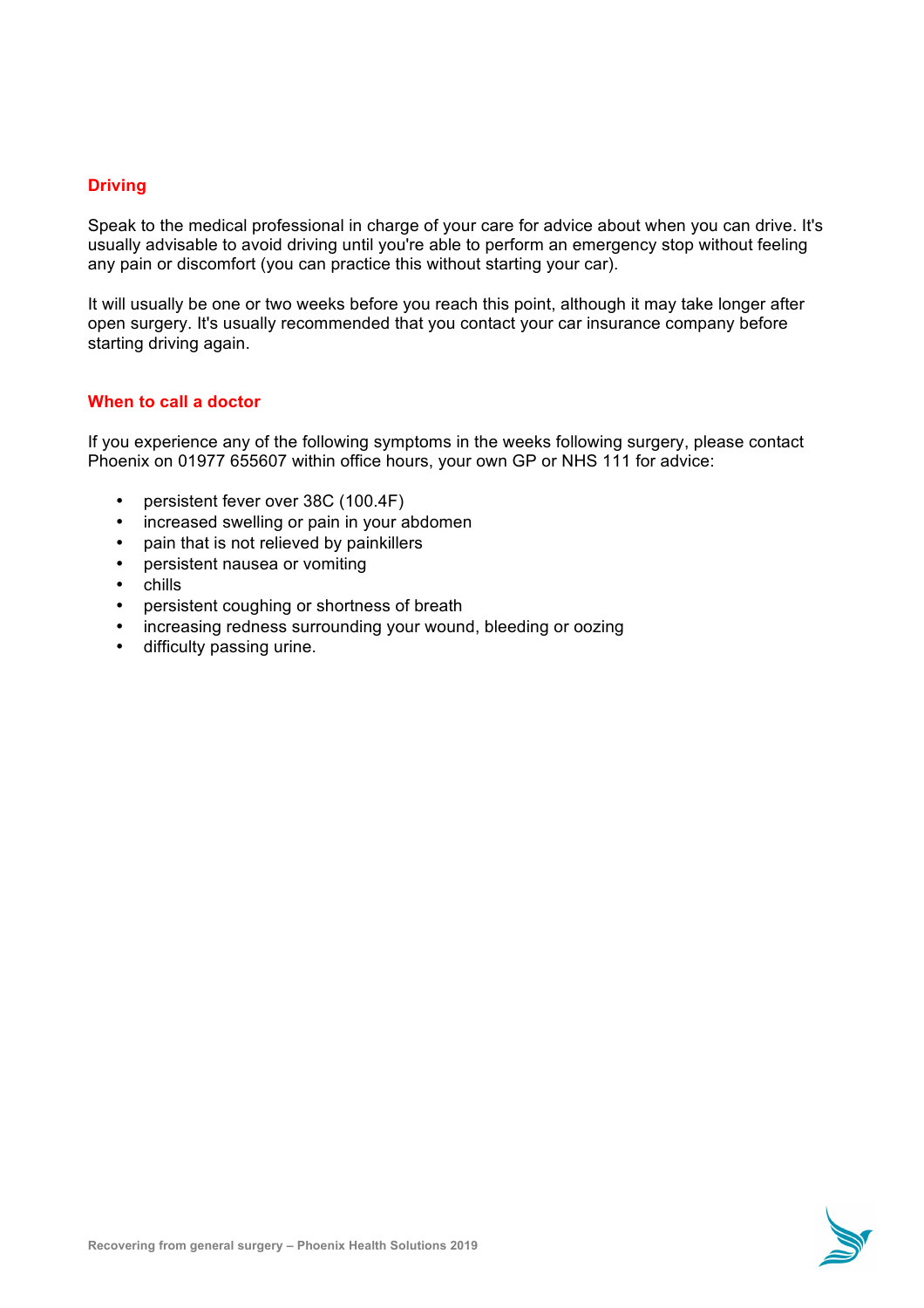# **RECOVERING FROM RADIOFREQUENCY ABLATION OF VARICOSE VEINS**

**You will go home soon after your operation when the nurse is satisfied with your recovery but will need an adult to take you home in a car or taxi and follow any instructions you are given.**

### **Looking after yourself**

An adult must stay with you for the first 24 hours after your operation in case you experience any problems.

Your operation was carried out under a local anaesthetic which numbs the veins being treated and will wear off around 4 hours after the operation. Your leg and groin will begin to feel sore and uncomfortable, you should take regular painkillers, such as Paracetamol and Ibuprofen, to help relieve this discomfort when you return home, continue taking painkillers until the discomfort is manageable.

Make sure you keep the wounds clean, dry and covered for 48 hours, avoid bathing or showering, you must wear the compression bandage for 5 days, then compression stockings for a further 2 weeks for the best results. There are no skin sutures to be removed.

### **Activities**

You can gradually return to your normal activities as soon as you're able to do them without feeling any pain. You should walk around for 10 minutes 3 times during the first two days, increasing this as the days' progress.

You should also be able to return to work after a few days, although you may need more time off if your job involves standing for long periods or manual labour. The surgeon will advise on this and if you require a Statement for Fitness to Work.

### **Driving**

Speak to the medical professional in charge of your care for advice about when you can drive. It's usually advisable to avoid driving until you're able to perform an emergency stop without feeling any pain or discomfort (you can practice this without starting your car).

It will usually whilst wearing the bandage or until it loosens. It's usually recommended that you contact your car insurance company before starting driving again.